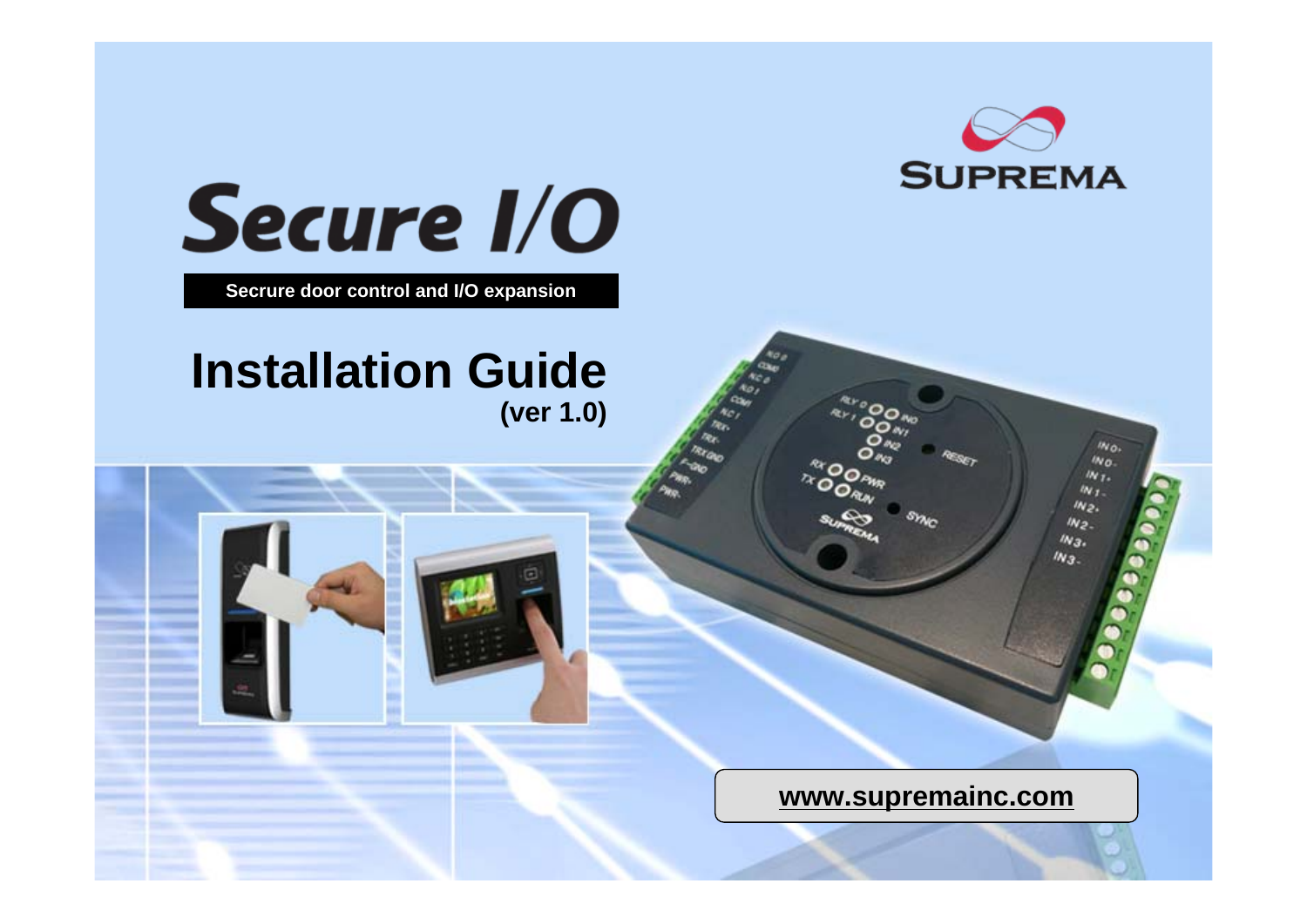# Secure I/O



### **Contents**

| <b>Product Contents</b>                   | 3  |
|-------------------------------------------|----|
| <b>Front Panel Description</b>            | 4  |
| <b>Rear Panel Description</b>             | 5  |
| <b>Connectors for External Interfaces</b> | 6  |
| <b>Installation Example</b>               | 8  |
| <b>Product Dimension</b>                  | 9  |
| <b>Power Connection</b>                   | 10 |
| <b>RS-485 Connection</b>                  | 11 |
| <b>Relay Connection</b>                   | 12 |
| <b>RTE Switch Connection</b>              | 14 |
| <b>Fire Alarm Connection</b>              | 15 |
| <b>System Specifications</b>              | 16 |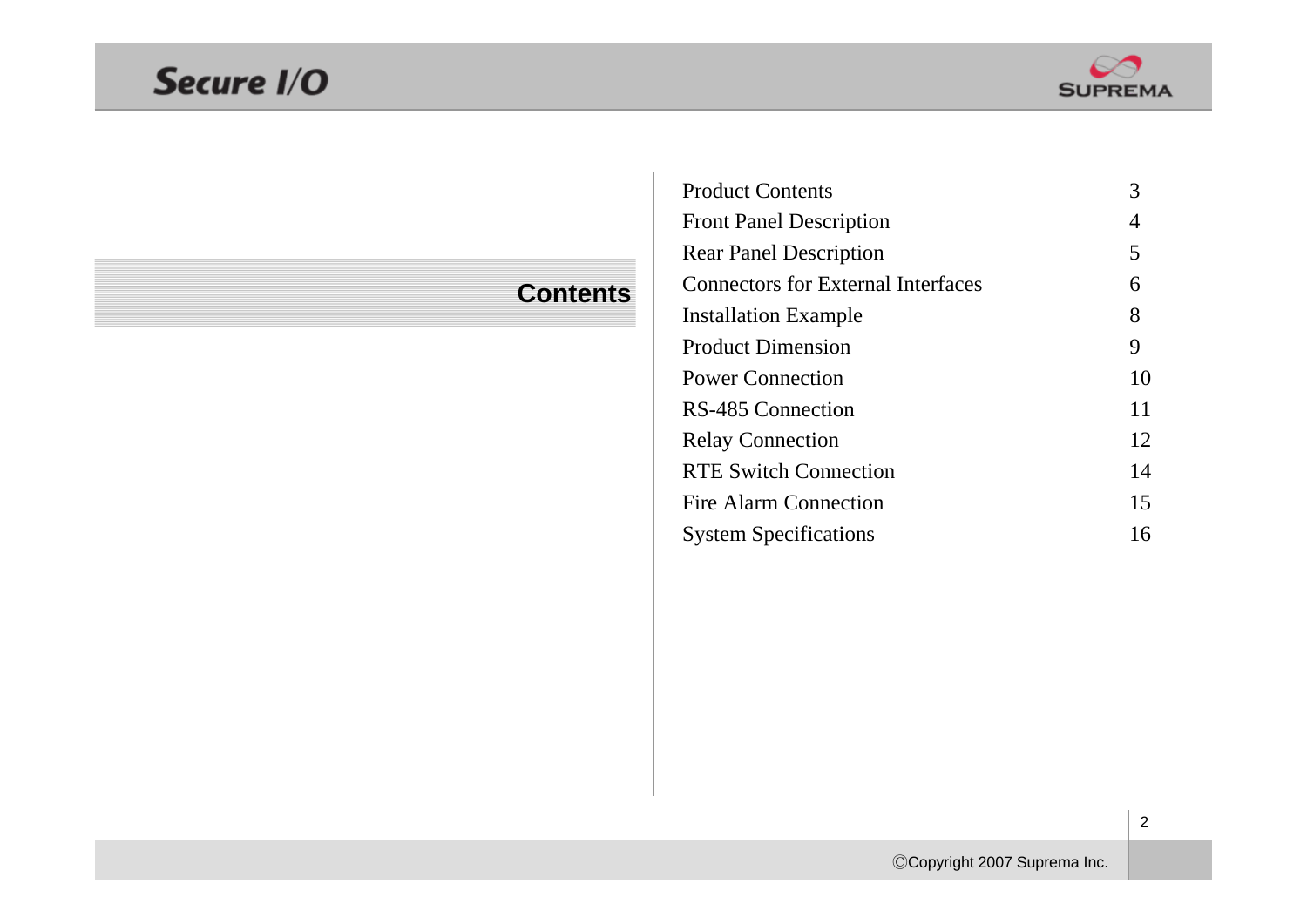### Secure I/O





 $\mathcal{L}_{\mathcal{A}}$ **Basic Contents**



Secure I/O

W

Wall mounting screws



120 Ohm Resistor & Diode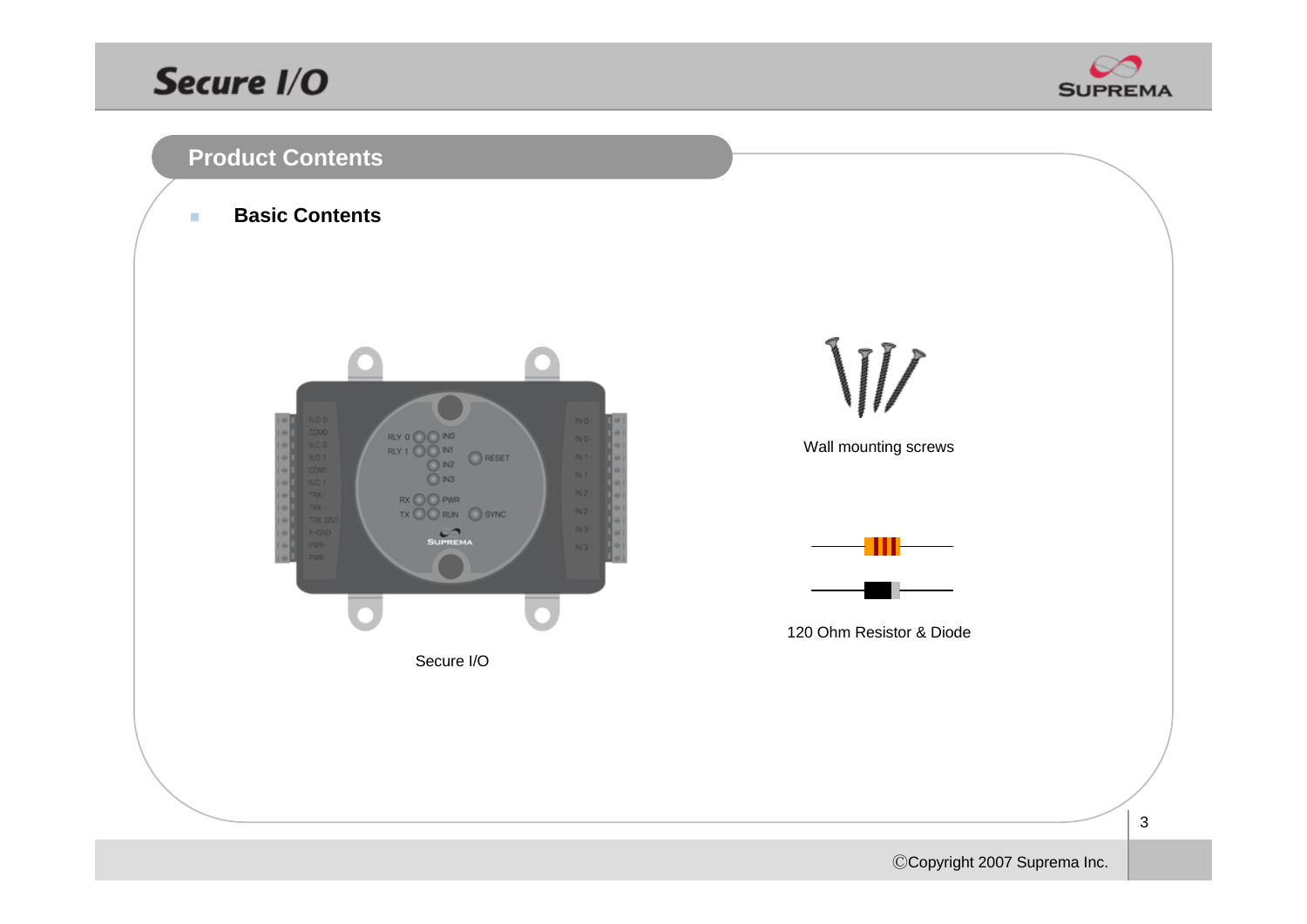

#### **Front Panel Description**



- RLY0 LED Status of Relay0  $\bullet$
- RLY1 LED Status of Relay1
- RX LED Status of RS-485 Rx signal
- TX LED Staus of RS-485 Tx signal  $\bullet$
- IN0 LED Status of Input0
- IN1 LED Status of Input1
- IN2 LED Status of Input2
- IN3 LED Status of Input3
- PWR LED Power status
- RUN LED Status of Secure I/O operation
- RESET BUTTON Secure I/O hardware reset
- SYNC BUTTON Syncronization between Secure I/O and dev ice (BioStation/ BioEntry Plus) for security by exchanging an e ncryted keys. This prevents the operation of Secure I/O when the external device has been exchanged by an intruder. Sync button should be pressed when a device is set as a host in a RS-485 loop.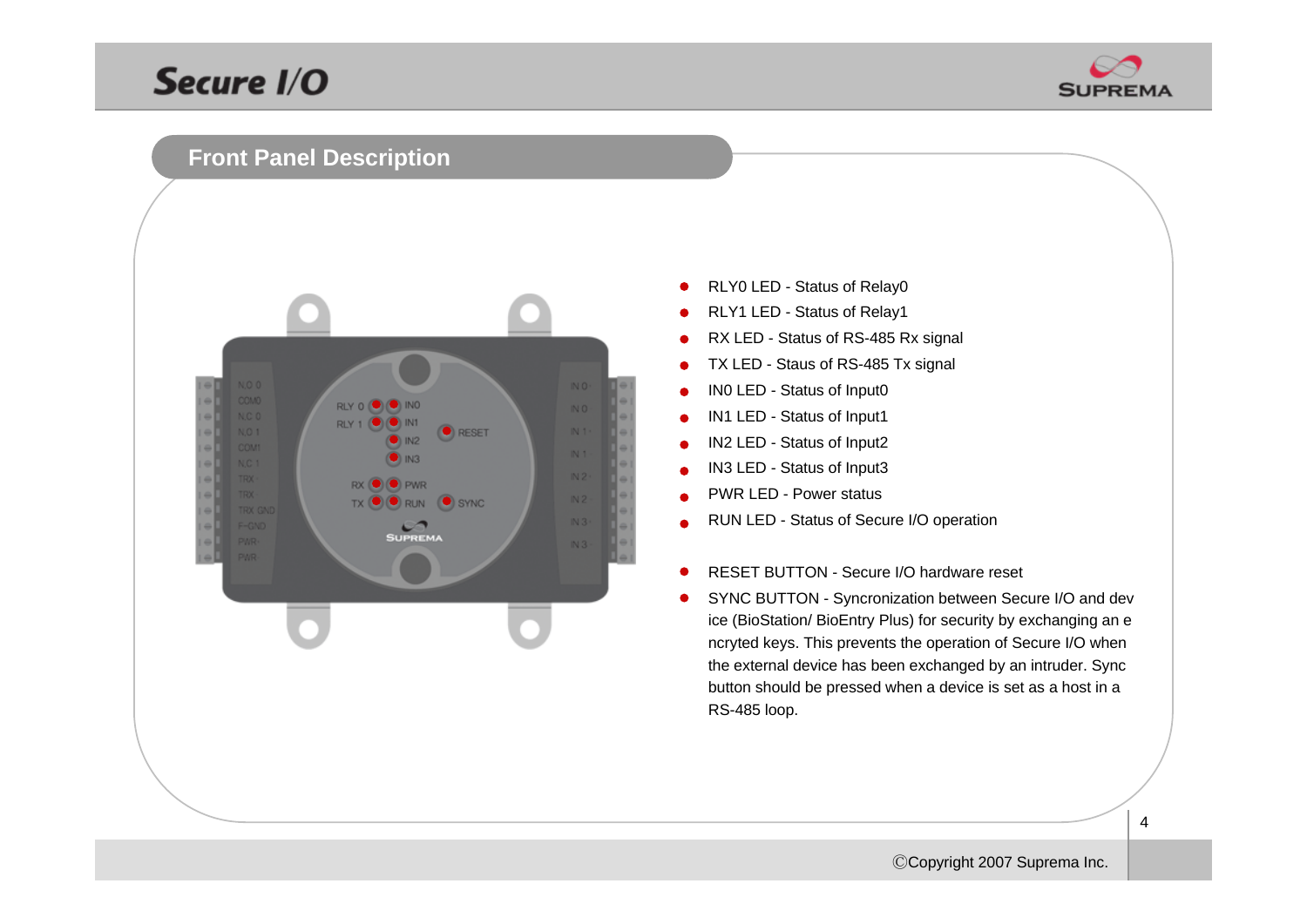

### **Rear Panel Description**



- ID0 / ID1 Dip switch to set an ID of Secure I/O  $\bullet$ Since max number of Secure I/O in an RS-485 loop is four, the ID of Secure I/O should be set among 0, 1, 2, 3.
- RSV reserved for future use $\bullet$
- Secure I/O ID setting $\bullet$

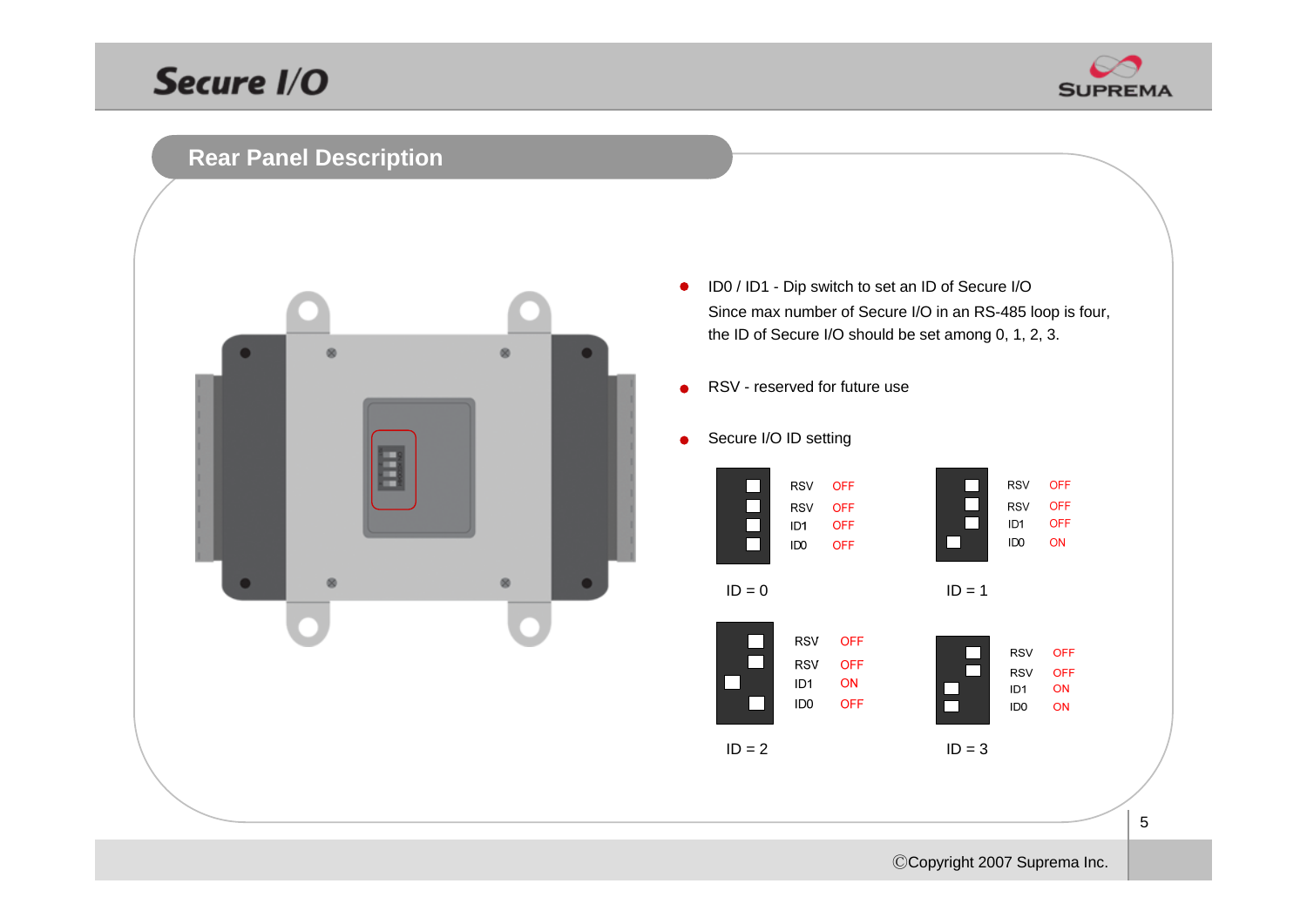

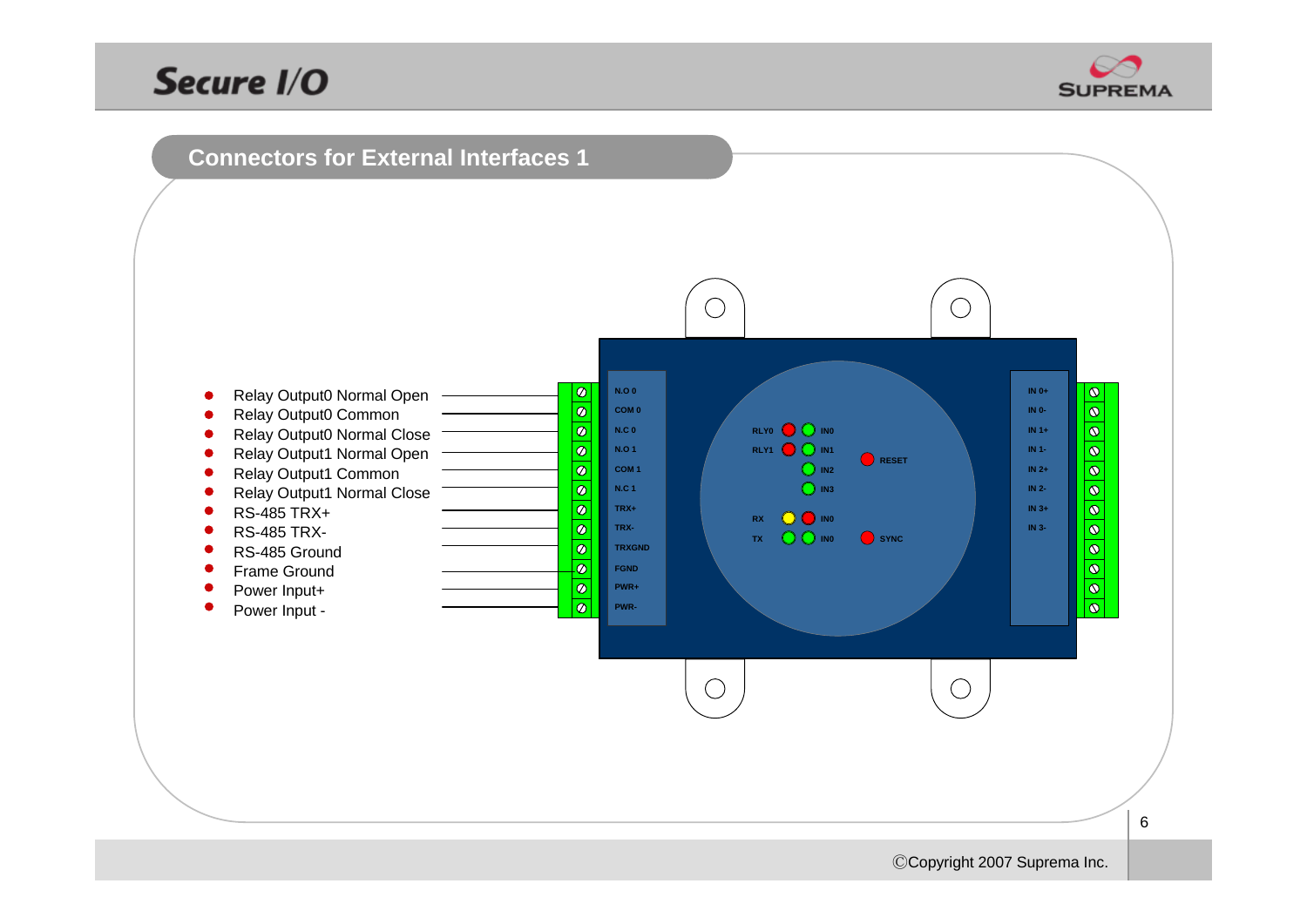

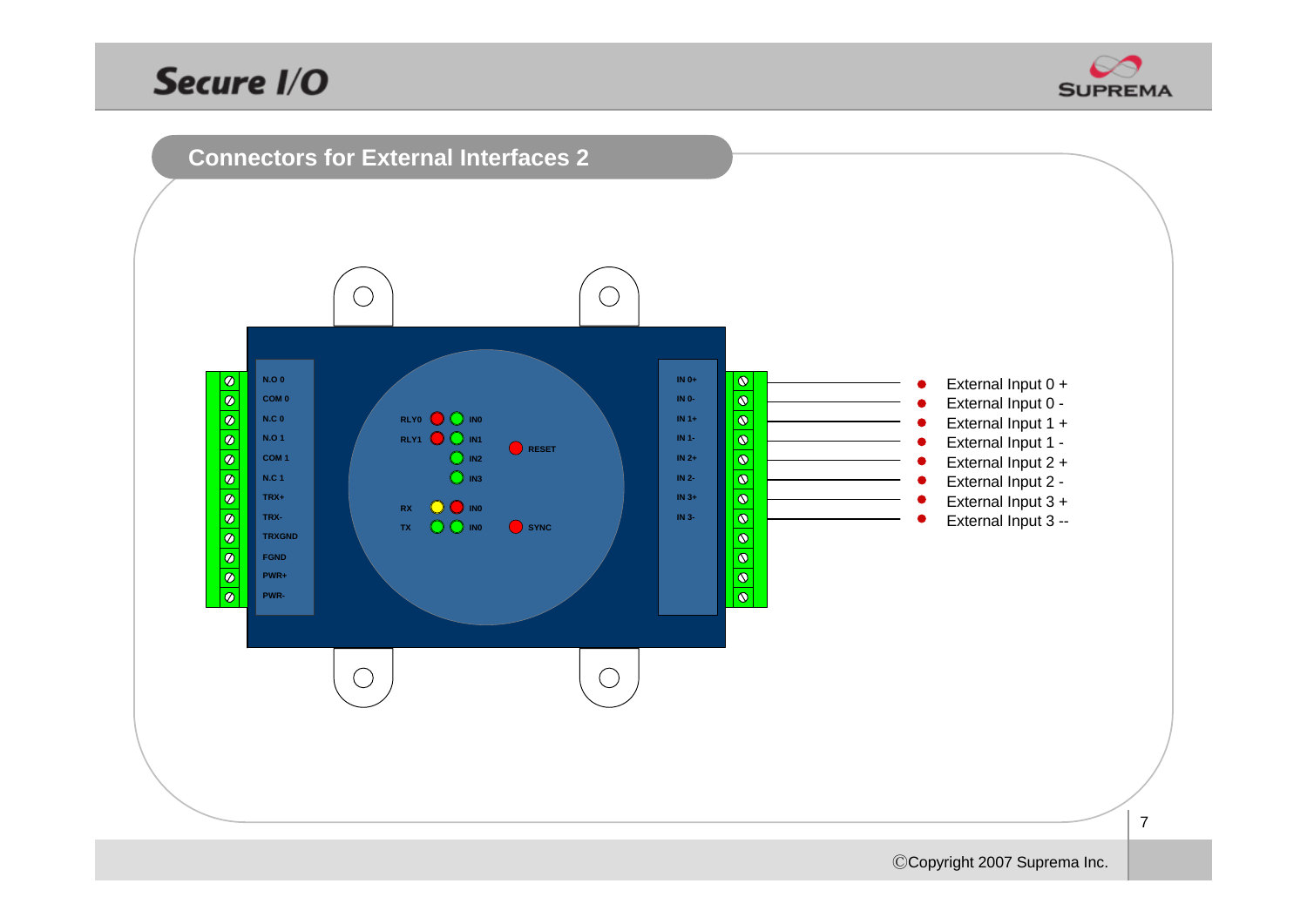

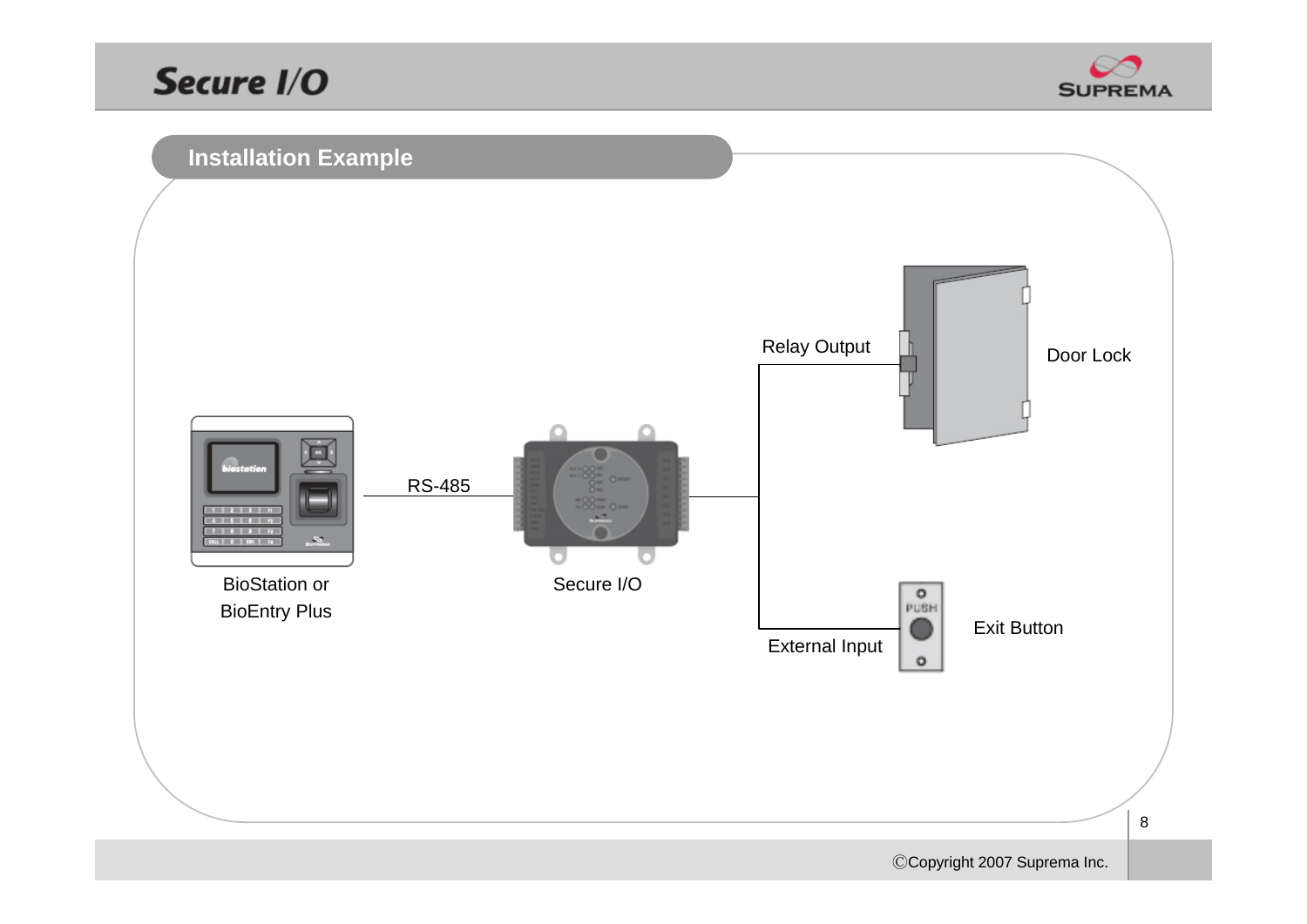

#### **Product Dimension**



 $9\,$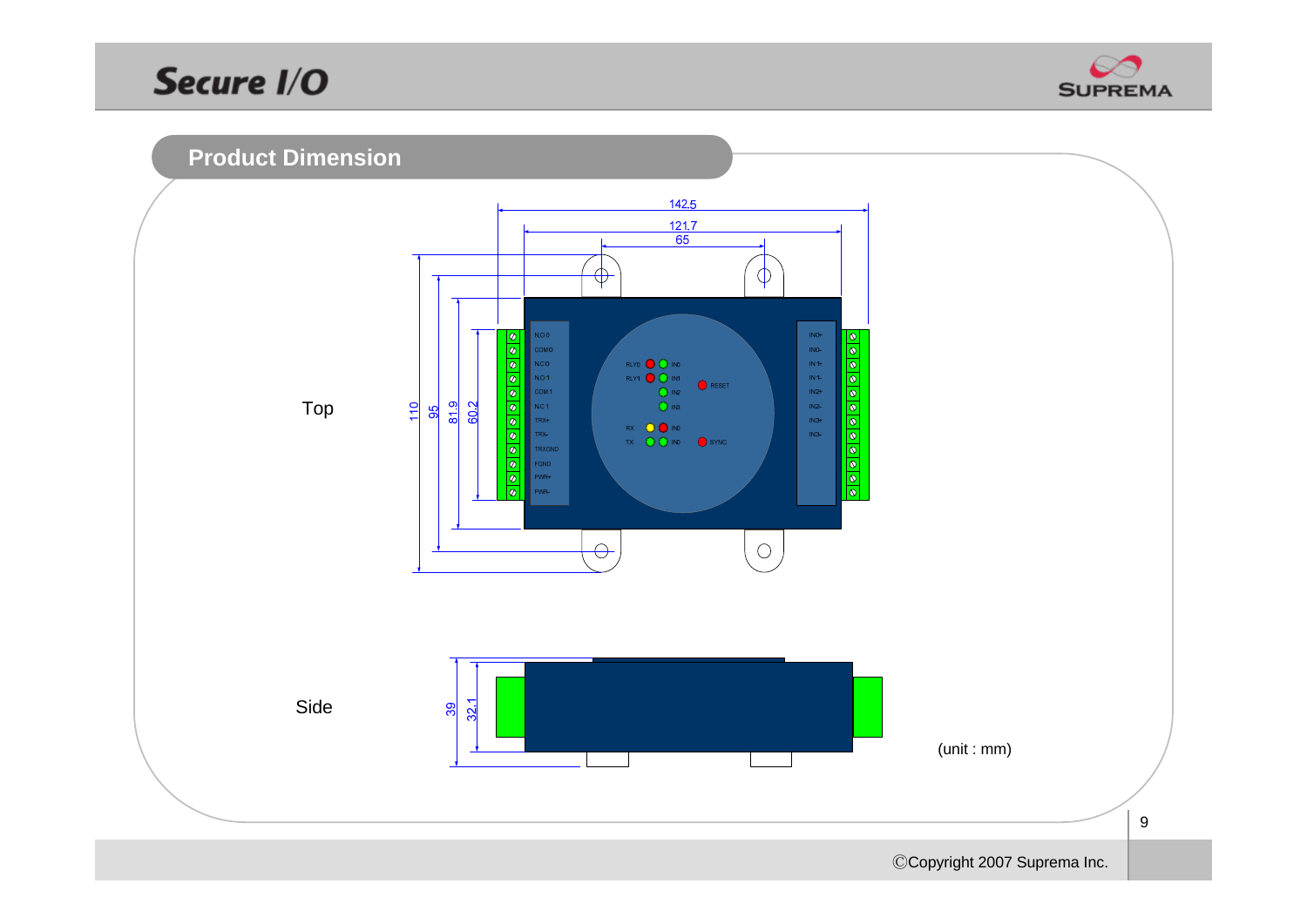



#### **Recommended power supply**

- z **12V** ± **10%, at least 500mA for Secure IO alone installation.**
- z **Comply with standard IEC/EN 60950-1**
- **To share the power with other devices, use a power supply with higher current ratings.**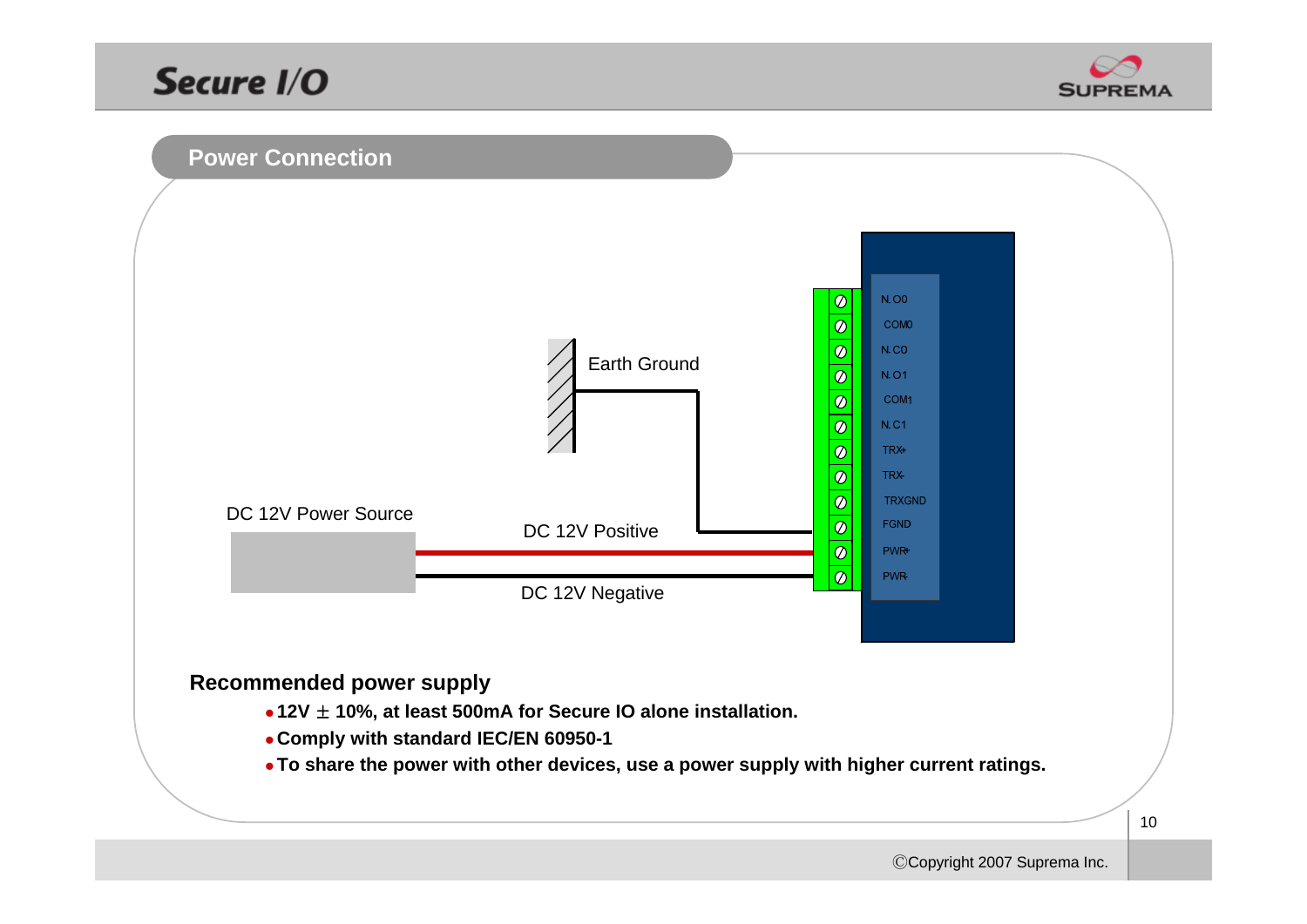



• In case the length of RS-485 line is so long to affect communication stability, connect the **enclosed 120 Ohm resistor between TRX+ and TRX- connector of Secure I/O**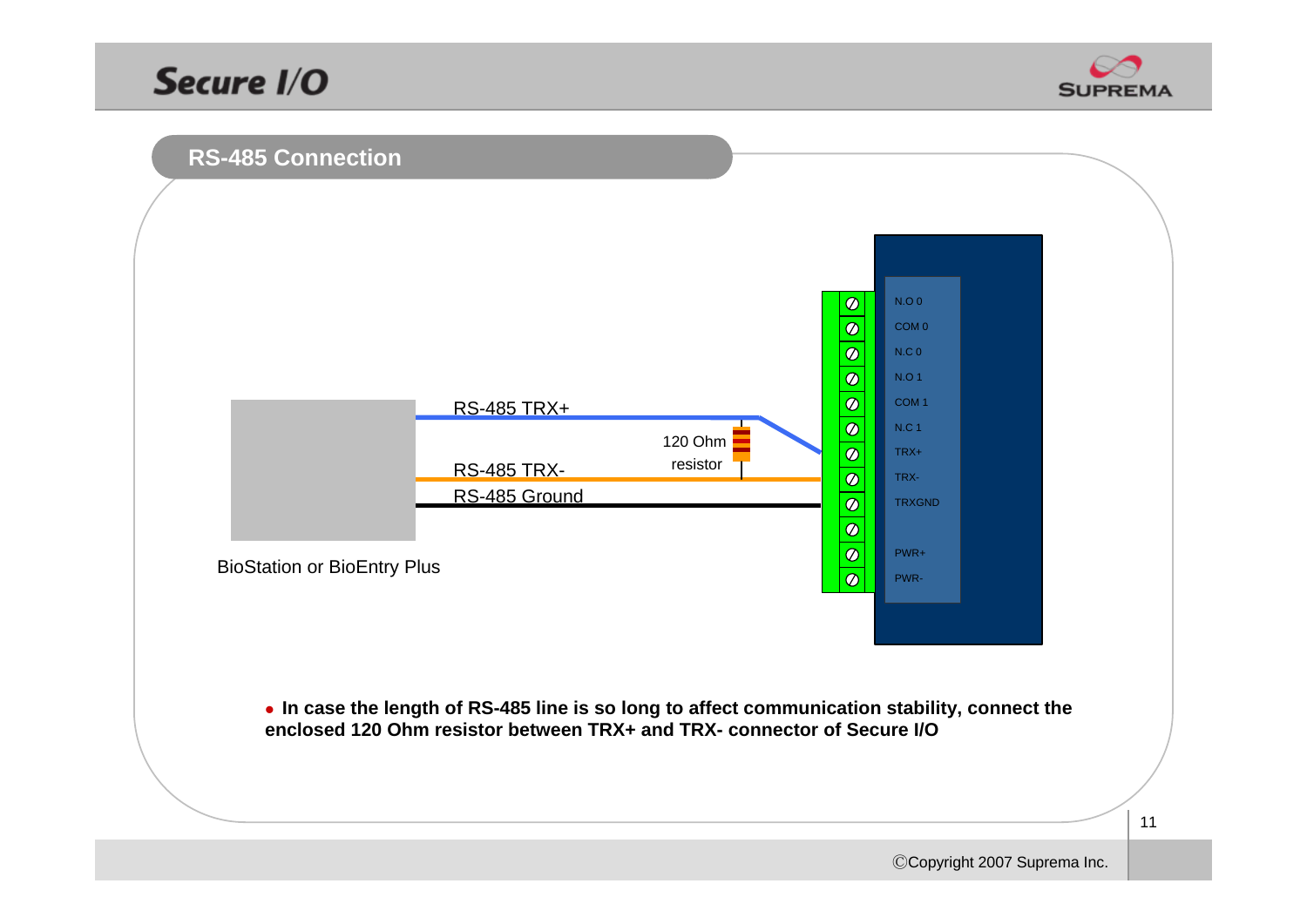



<sup>z</sup>**When using dead bolt or door strike, connect an enclosed diode as in the above diagram. Anode (line mark) of the diode should be connected to + power (Be careful of the direction)**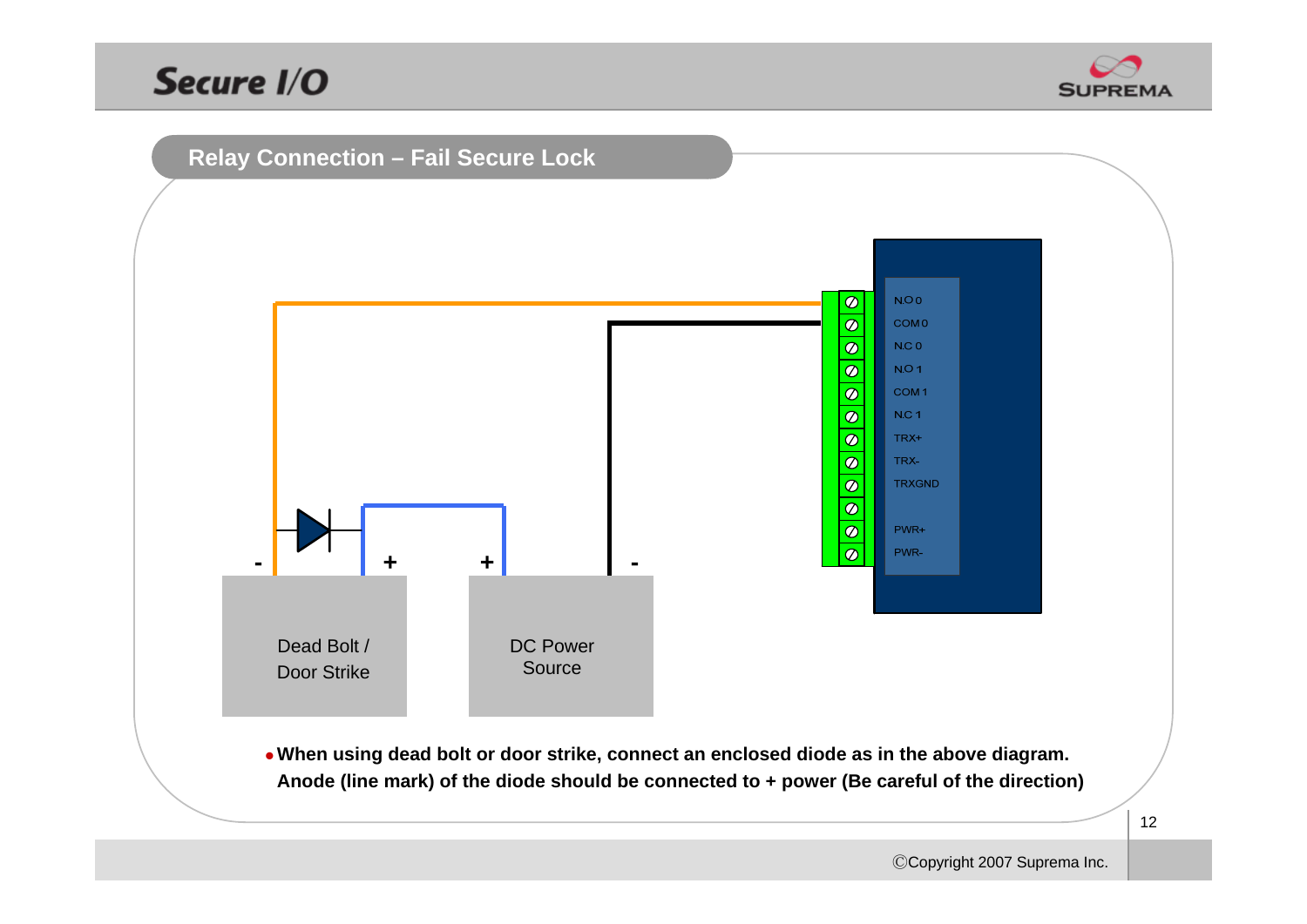



<sup>z</sup>**When using dead bolt or door strike, connect an enclosed diode as in the above diagram. Anode (line mark) of the diode should be connected to + power (Be careful of the direction)**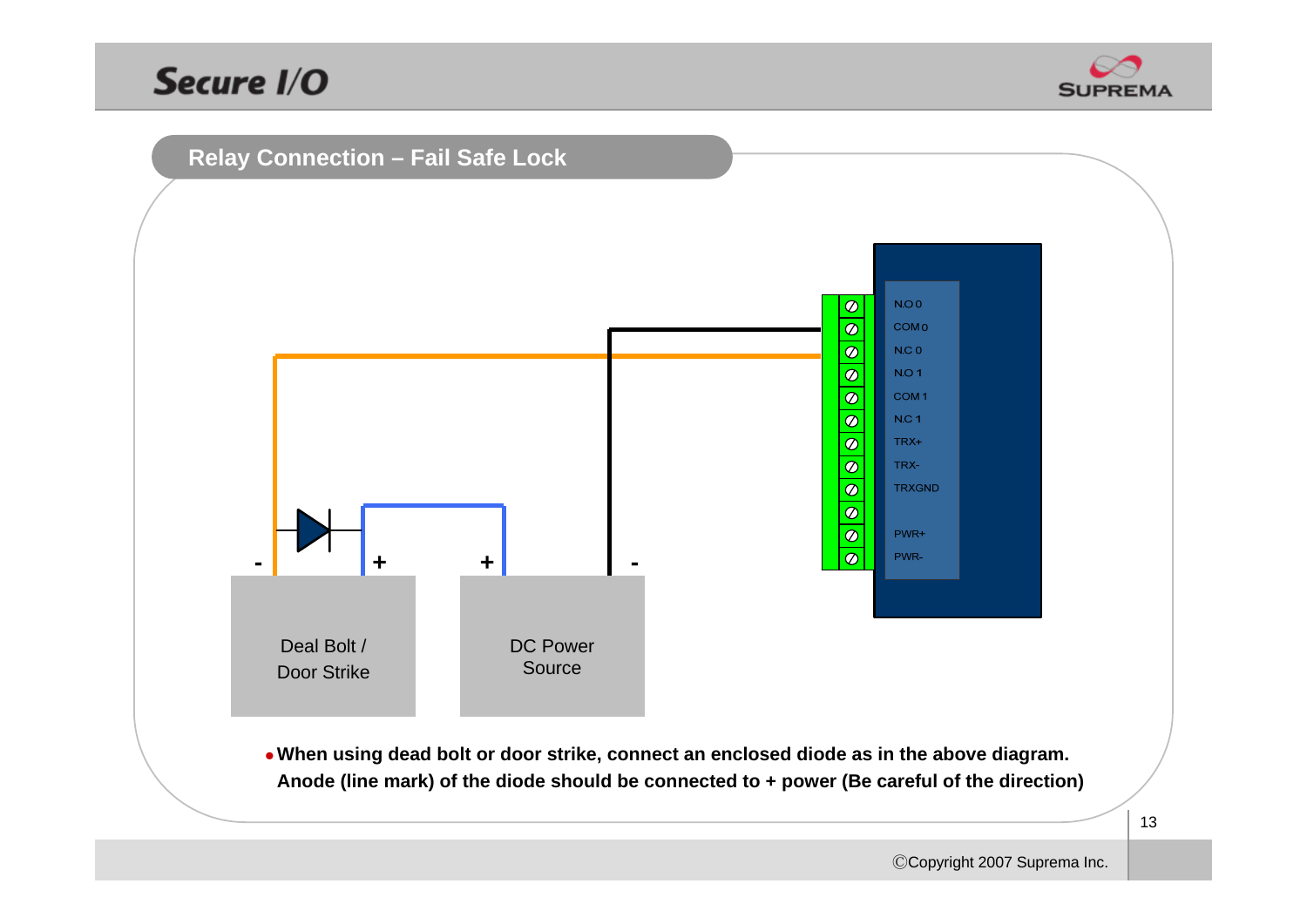

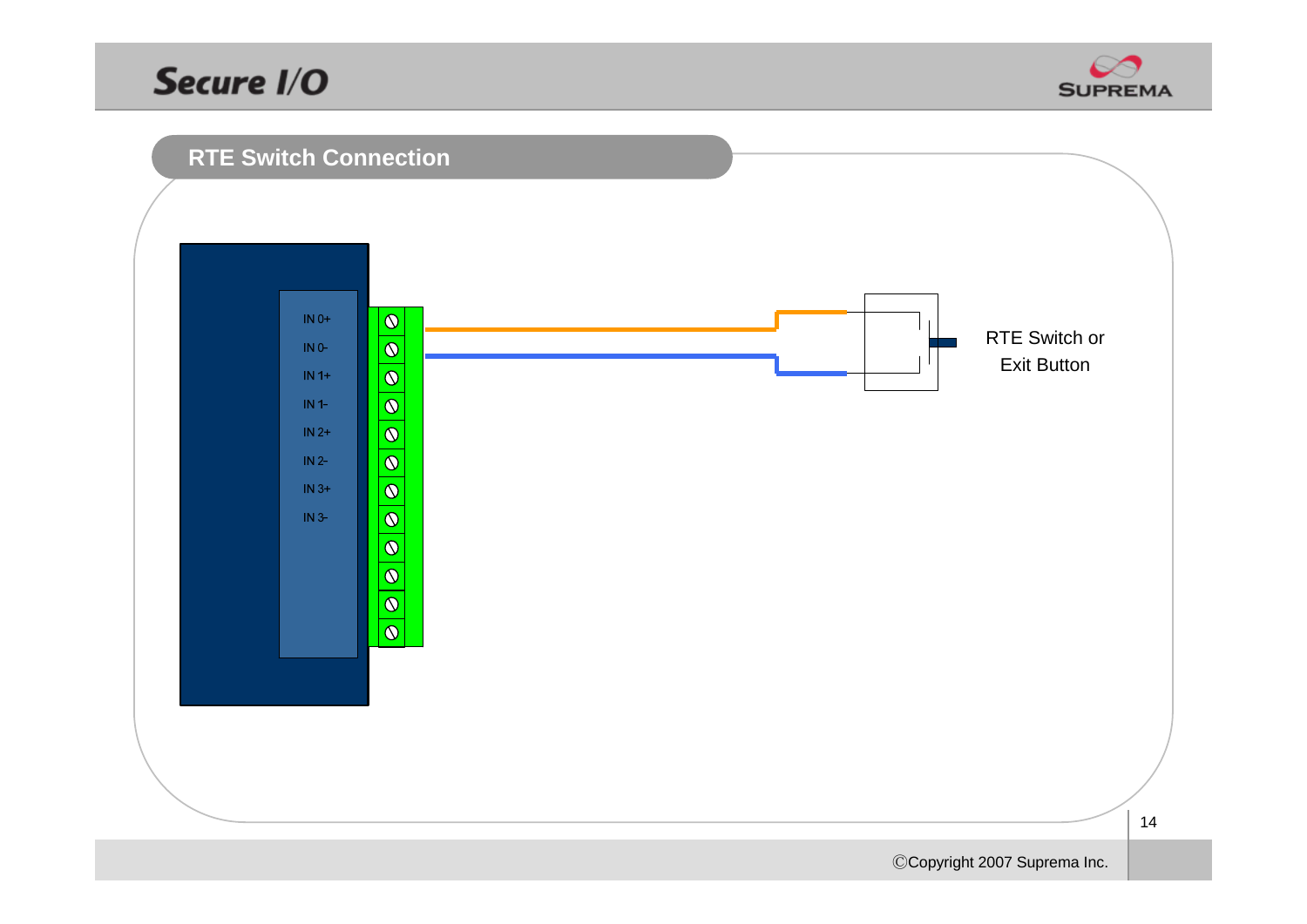



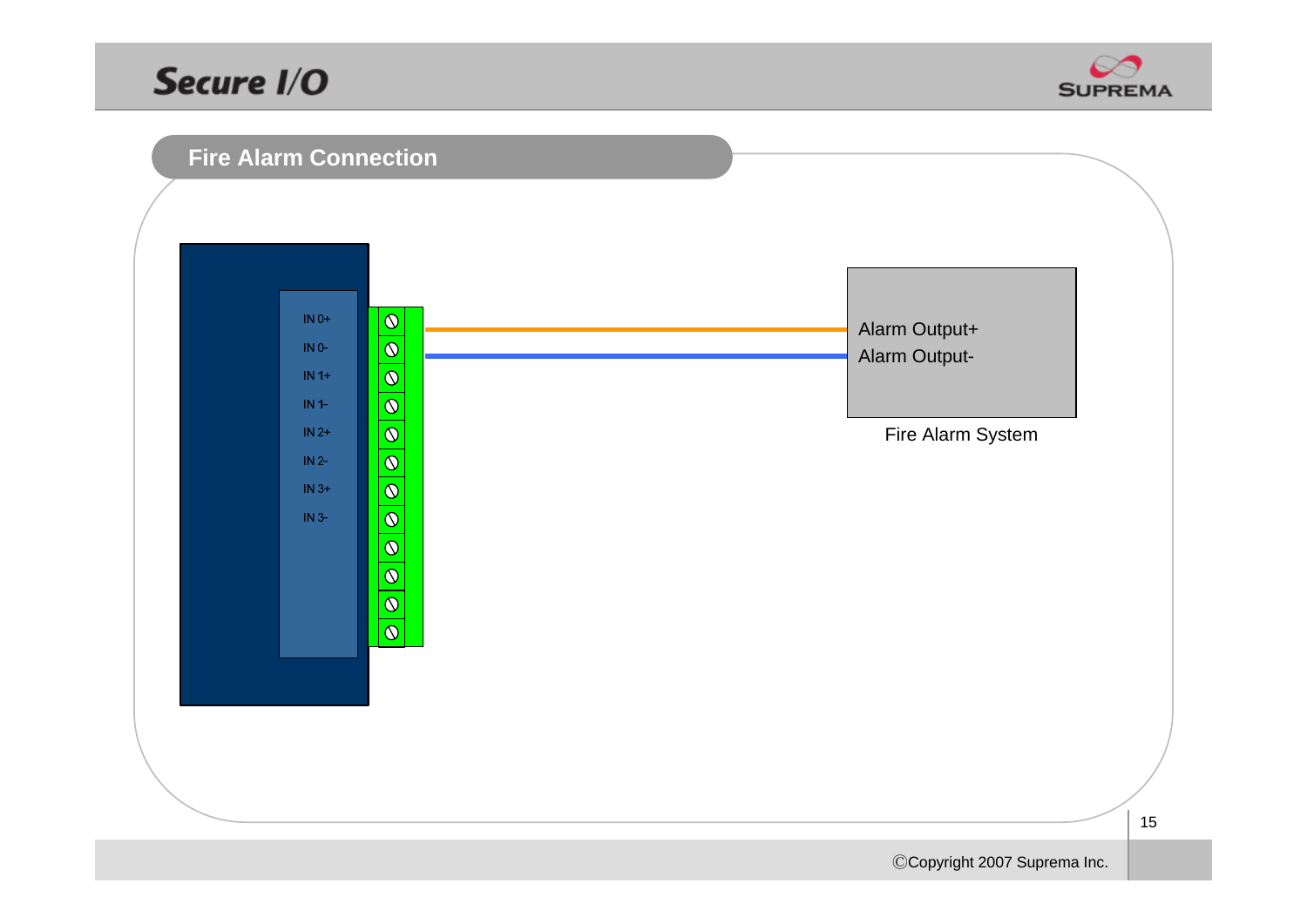

#### **System Specifications**

- $\mathcal{L}_{\mathcal{A}}$ **CPU : 8bit, 16MHz Microcontroller**
- $\mathbf{r}$ **Memory : 32Kbyte Flash**
- × **Display : 10ea Status LED**
- × **IO : Input X 4Ch, Output X 2Ch, RS-485 X 1Ch**
- × **Product size : 142.5 x 110 x 39 mm (width x length x depth)**

|                                                      | Min. | Typ.           | Max. | <b>Notes</b>              |  |
|------------------------------------------------------|------|----------------|------|---------------------------|--|
| <b>Power</b>                                         |      |                |      |                           |  |
| Voltage (V)                                          | 10.8 | 12             | 13.2 |                           |  |
| <b>Current (mA)</b>                                  | ۰    | 500            | 800  |                           |  |
| <b>Relay</b>                                         |      |                |      |                           |  |
| <b>Normal switching</b><br>capacity(N.O) (Resistive) |      | 5A<br>2A<br>3A |      | 125VAC<br>250VAC<br>30VDC |  |
| <b>Normal switching</b><br>capacity(N.C) (Resistive) |      | 2A<br>1A<br>1A |      | 125VAC<br>250VAC<br>30VDC |  |